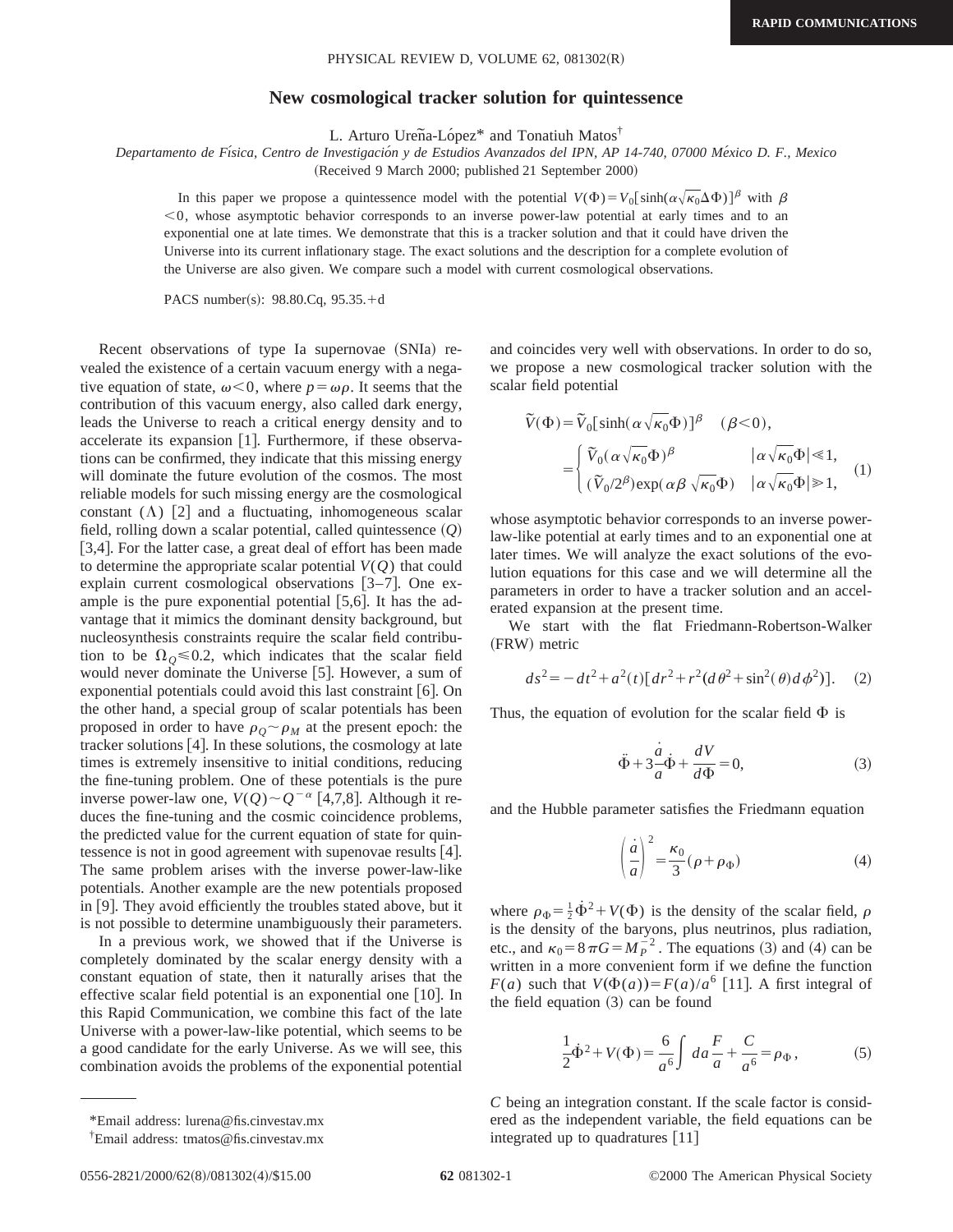## L. ARTURO UREÑA-LÓPEZ AND TONATIUH MATOS **PHYSICAL REVIEW D** 62 081302(R)

$$
\Delta t = \sqrt{3} \int \frac{da}{a \sqrt{\kappa_0(\rho_\Phi + \rho)}}\tag{6}
$$

$$
\Delta \Phi = \sqrt{6} \int \frac{da}{a} \left[ \frac{\rho_{\Phi} - F/a^6}{\rho_{\Phi} + \rho} \right]^{1/2}, \tag{7}
$$

where we have normalized the scalar field in units of  $M_p$ . The exact solution for the potential  $(1)$  can be found if we choose  $F(a) = Ba^s$  and  $C=0$ , where  $6-s=3(1+\omega^*)$  and *s* being a constant [we shall denote the quantities in the solution with an asterisk  $(*)$ ]. Then, the scalar energy density scales as  $\rho^* = \rho_0^* a^{-3(1+\omega^*)}$ , being  $\rho_0^* = 2B/(1-\omega^*)$ . The complete solution is  $[11]$ 

$$
\alpha \Delta \Phi = \operatorname{arccoth} \left( 1 + \frac{\Omega_{0D}}{\Omega_0^*} a^{3(\omega^* - \omega_D)} \right)^{1/2},\tag{8}
$$

$$
\alpha = -\frac{3(\omega^* - \omega_D)}{2\sqrt{3(1 + \omega^*)}},\tag{9}
$$

$$
\beta = \frac{2(1+\omega^*)}{\omega^* - \omega_D},\tag{10}
$$

$$
\rho_0^* = \left(\frac{2V_0}{1 - \omega^*} \rho_0^{-\beta/2}\right)^{1/(1 - \beta/2)},\tag{11}
$$

$$
H_0 \Delta t = \frac{2}{\sqrt{\Omega_0^*}} \frac{a^{3(1+\omega^*)/2}}{3(1+\omega^*)} \times {}_2F_1 \left( \frac{1}{2}, \frac{\beta}{4}, \frac{\beta}{4} + 1, -\frac{\Omega_{0D}}{\Omega_0^*} a^{3(\omega^* - \omega_D)} \right), \quad (12)
$$

$$
V'(\Phi) = \alpha \beta \tanh^{-1}(\alpha \Delta \Phi) V(\Phi), \tag{13}
$$

$$
V''(\Psi) = [(\beta - 1)\tanh^{-2}(\alpha \Delta \Phi) + 1]\alpha^2 \beta V(\Phi), \tag{14}
$$

where  $\rho_D = \rho_{0D} a^{-3(1+\omega_D)}$  and  $\omega_D$  respectively are the energy density and the equation state for the dominant component in the Universe and  $_2F_1$  is the hypergeometric function. For given values of  $\alpha$  and  $\beta$  we will have this solution only when Eqs. (9),(10) are simultaneously satisfied and  $\rho^*$  $\sim \rho_D$ . As stated above, the important feature of this potential is its asymptotic behaviors. For  $|\alpha\Delta\Phi| \ll 1$ , it behaves as an inverse power-law potential if  $\omega^*<\omega_D$  [Eq. 1)]. Using Eqs.  $(6)$ , (7), this form of the potential is a solution when the scalar energy is strongly subdominant ( $\rho^* \ll \rho_D$ ) with the same conditions given above for *F*(*a*).

In  $[4]$ , it is demonstrated that an inverse power-law scalar potential has a cosmological tracker solution, and then avoids the fine-tuning and the cosmic coincidence problems of current cosmology. Therefore, our solution is as follows: We will choose the appropriate values for the parameters in the potential in such a way that the solution for Eqs.  $(8)–(14)$ 



FIG. 1. Evolution of the equation of state  $\omega_{\Phi}$  vs the scale factor  $a=(1+z)^{-1}$ , *z* being the redshift. The models shown are  $\omega_{\Phi}$  $=\{-0.6$  (solid line),  $-0.7$  (dashed line),  $-0.8$  (dotted line),  $-0.9$  (dash-dotted line).

can only be reached until the matter and the scalar energies are of the same order, as it happens today. From Eqs.  $(9)$ – (11), we can see that  $\omega_D = 0$  and  $\rho_D = \rho_M$ , and that  $\omega^*$  and  $\rho_0^*$  will become the current equation of state and the current energy density for the scalar field, respectively. Thus, all parameters can be determined and the solution becomes directly a tracker one. One can check this last fact by observing that function  $\Gamma = (V''V)/(V')^2 > 1$  and nearly constant over the initial conditions  $0<\Phi < M_p$  [4]. We can now draw a complete history for the Universe modeled by potential  $(1)$ . The behavior of the scalar field for the completely radiationand matter-dominated epochs is exactly the same as that found for an inverse power-law potential in  $|4|$ , because at those epochs the scalar energy is subdominant. For instance, say that  $\rho_i \otimes \rho_i \otimes \rho_i$  at the end of inflation. At the beginning, the kinetic energy dominates and  $p_{\Phi} \simeq \rho_{\Phi}$ , and eventually the evolution of the scalar energy stops,  $p_{\Phi} \simeq -\rho_{\Phi}$ , mimics a ''cosmological constant'' and remains frozen until the time when the tracker solution is satisfied. This is well described by the evolution of the equation of state  $\omega_{\Phi} = p_{\Phi}/\rho_{\Phi}$  (see Fig. 1). However, the case  $\rho_{i\Phi} > \rho_{i\gamma}$  continues being troublesome. Another similar aspect is that potential  $(1)$  reaches its tracker solution when  $\Phi$  is of order  $M_p$ , as can be seen from Eq.  $(14)$ .

If  $\beta$  is a negative integer, we obtain that  $\omega_{\Phi} \geq -0.6$  for  $\beta \leq -1$ . Then, we would not be able to fit SNIa observations as it was said above for potential  $Q^{-\alpha}$ . At this point, one can ask what would happen if  $\omega_D = 1/3$  (radiation). The tracker solution could have been reached during the radiationdominated (RD) era. But matter would have dominated then (provided that  $\omega_{\Phi} < 0$ ) and the parameters  $\alpha$ ,  $\beta$ , and  $V_0$ would not have matched the solution for matter dominance. In general, the tracker solution would only be reached completely until far after the matter dominance.

There are some key differences when the scalar field completely dominates the evolution ( $\rho_{\Phi} > \rho_M$ ). First, when passing from a matter-dominated epoch to a scalar-fielddominated one, the Universe is driven naturally into a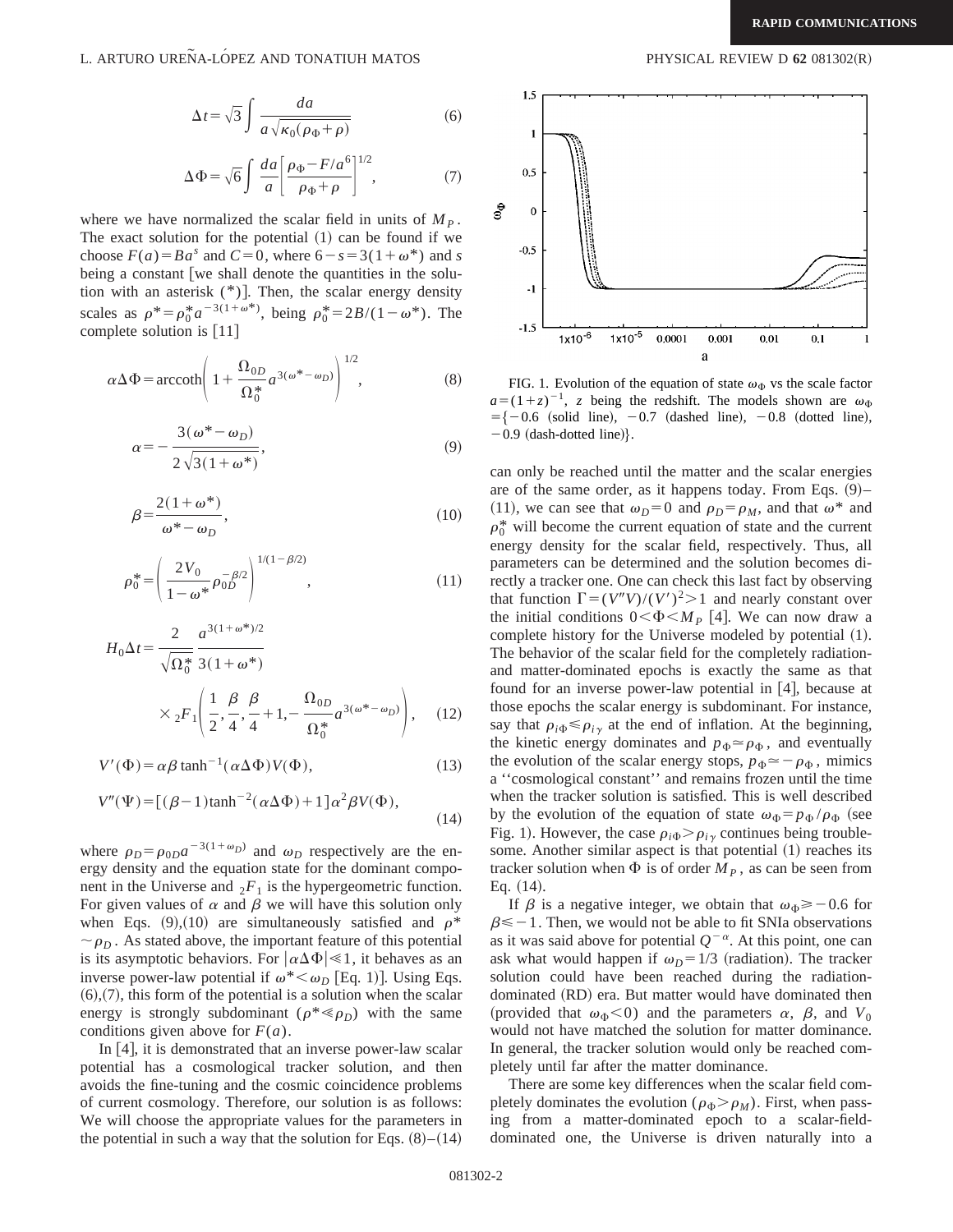

FIG. 2. Evolution of the dimensionless density parameters taking  $\Omega_{0M}$ =0.30 and  $\Omega_{0\Phi}$ =0.70 for the equations of state shown in Fig. 1.

power-law inflationary stage  $(a \sim t^p, p>1)$  due to the exponential late-time behavior [11]. Second, note that the equation of state  $\omega_{\Phi}$  will maintain the value it acquired in the matter-dominated epoch, that is, it will never switch to  $-1$ (Fig. 1). Then, the scalar energy density  $\rho_{\Phi}$  will continue evolving and decreasing with a constant equation of state, contrary to the late cosmological constant behavior (the energy would be frozen again) of some tracker potentials. Third, because of this late-time exponential behavior, the parameter  $V_0$  must be set to an appropiate value in order to obtain the observed scalar energy density: a fine-tuning problem arises on the parameters of potential (1).

There is an almost generalized agreement in the current amounts for the different components in the Universe  $[1-3]$ , thus, we will take  $\Omega_{0M}$ =0.30 and  $\Omega_{0\Phi}$ =0.70. First of all, in Fig. 2 is shown the evolution of the density parameters for each component of the Universe as functions of the scale factor *a*, for the values  $\omega_{\Phi} = \{-0.6, -0.7, -0.8, -0.9\}$ . The scalar energy remains subdominant until the epoch of matter domination and then the tracker solution is reached. This must have happened at a redshift  $6 < z < 19$ . Observe that a more negative  $\omega$  causes a later scalar dominance. On the other hand, the matter-scalar equality must have occurred at a redshift  $0.3 < z < 0.6$ .

Now, we will explore the consequences of the models for the different observational constraints. The luminosity distance for a flat Universe where the scalar field has a constant equation of state can be easily found to be

$$
d_{L} = \frac{cH_{0}^{-1}(1+z)}{(1+3\omega_{\Phi})\sqrt{\Omega_{0\Phi}}} \Biggl\{ -(1+z)^{-(1+3\omega_{\Phi})/2} \times {}_{2}F_{1} \Biggl[ \frac{1}{2}, \frac{\beta+4}{12}, \frac{\beta+4}{12} + 1; -\frac{\Omega_{0M}}{\Omega_{0\Phi}} (1+z)^{-3\omega_{\Phi}} \Biggr] + {}_{2}F_{1} \Biggl[ \frac{1}{2}, \frac{\beta+4}{12}, \frac{\beta+4}{12} + 1; -\frac{\Omega_{0M}}{\Omega_{0\Phi}} \Biggr] \Biggr\},
$$
(15)

 $2F_1$  being again the hypergeometric function. The magni-



FIG. 3. The magnitude-redshift relation for the models shown in Fig. 2 compared to type Ia supernovae (SNIa) observations. The horizontal line corresponds to  $\Lambda$  CDM. The open circles represent the observational results from SCP and the opaque circles are from HZS  $[1]'$ .

tude  $m(z)$  of SNIa is related to  $d<sub>L</sub> [1]$  and the results for different values of the scalar equation of state are shown in Fig. 3.

We used an amended version of CMBFAST  $[12]$  to compute the angular power spectrums for the different models in comparison with observational data and the cold dark matter model with a cosmological constant  $( \Lambda \text{ CDM})$  (Fig. 4). The processed spectra are very similar.

Note that even for more negative  $\omega_{\Phi}$ , the more similar the model is to the  $\Lambda$  CDM one, there is no solution for the potential (1) with  $\omega_{\Phi}$ = -1 [see Eq. (9)]. Following [14], we also computed the mass power spectrums  $(Fig. 5)$ .

We can observe the same similarity among the models, as it was expected from the angular spectrum. The deceleration parameter for this model can be written in terms of the present energy densities  $\Omega_{0M}$ ,  $\Omega_{0\Phi}$  and the scalar equation of state  $\omega_{\Phi}$ 



FIG. 4. Angular power spectrum for the models considered in Fig. 2 and  $\Lambda$  CDM (first line on top). The data were taken from  $\lceil 13 \rceil$ .